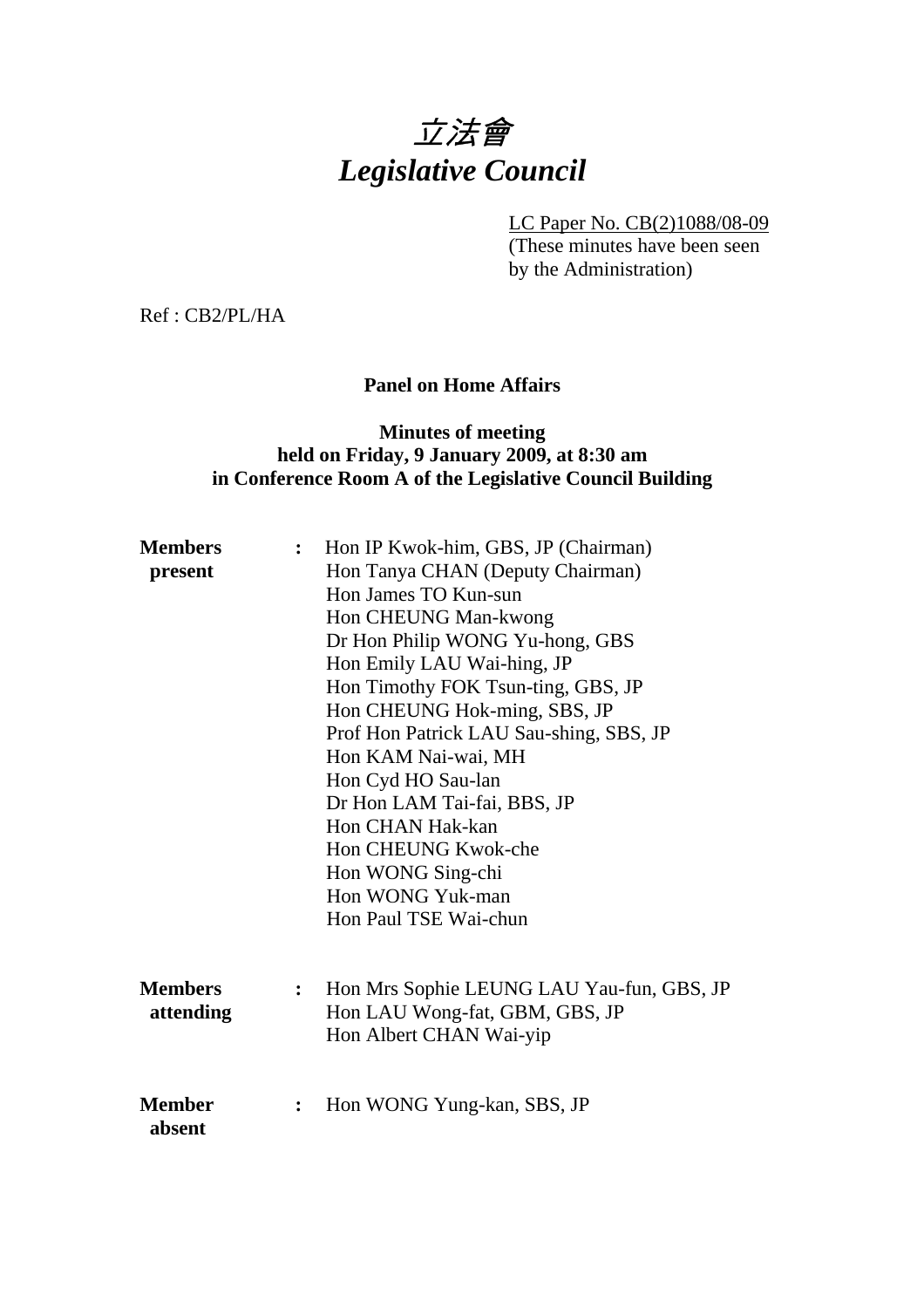**Public Officers :** Item III  **attending** 

Home Affairs Department

Miss Adeline WONG Deputy Director of Home Affairs (1)

Mr Kesson LEE Assistant Director of Home Affairs (1)

Mr MA Kit-chi Chief Liaison Officer (1)2

Item IV

Home Affairs Bureau

Ms Grace LUI Kit-yuk, JP Deputy Secretary for Home Affairs (1)

Mr Jacky LUM Kwok-keung Principal Assistant Secretary for Home Affairs (Civic Affairs)1

Ms Maria LAM Man-ki Senior Manager (Centre for Youth Development)

Item V

Home Affairs Bureau

Ms Florence HUI, JP Under Secretary for Home Affairs

Mr SO Kam-shing, JP Deputy Secretary for Home Affairs (3)

Miss Janet WONG Acting Deputy Secretary for Home Affairs (2)

Hong Kong Arts Development Council

Mr MA Fung-kwok, SBS, JP Chairman

Mr Louis YU Chief Executive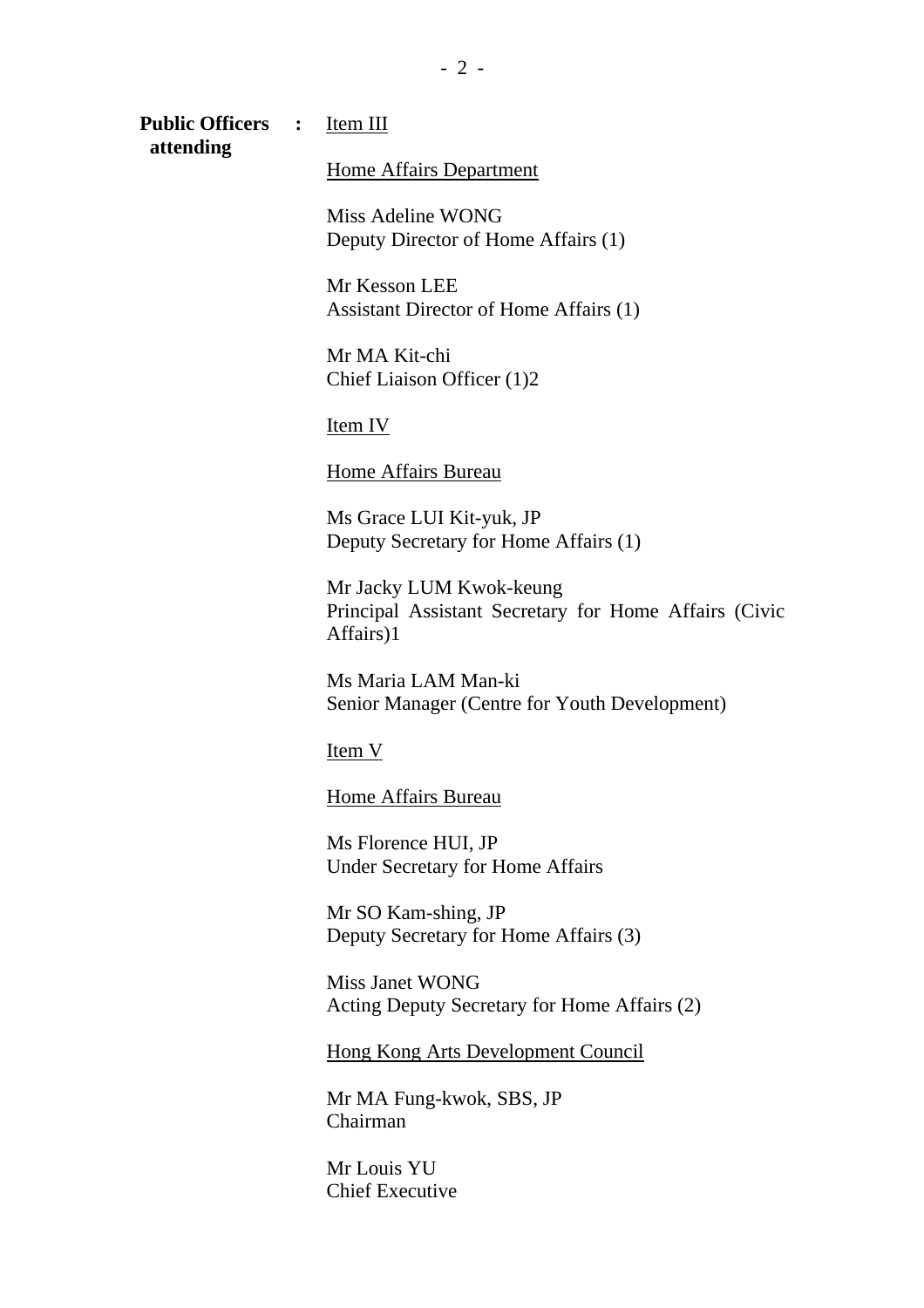| <b>Attendance by :</b><br>invitation |                | Item III                       |
|--------------------------------------|----------------|--------------------------------|
|                                      |                | Mr KWOK Cheuk-kin              |
|                                      |                | <b>Resident of Cheung Chau</b> |
|                                      |                | Mr TAM Tai-ming                |
|                                      |                | Resident of Yuen Long Kau Hui  |
|                                      |                | Mr KWAN Cheong-ying            |
|                                      |                | Resident of Yuen Long Kau Hui  |
| <b>Clerk</b> in                      | $\ddot{\cdot}$ | Ms Betty FONG                  |
| attendance                           |                | Chief Council Secretary (2)2   |
| <b>Staff</b> in                      | $\mathbf{r}$   | Ms Janet SHUM                  |
| attendance                           |                | Senior Council Secretary (2)2  |
|                                      |                | Ms Anna CHEUNG                 |
|                                      |                | Legislative Assistant (2)2     |
|                                      |                |                                |

#### Action

# **I. Information paper(s) issued since the last meeting**

Members noted that the following papers had been issued since the last meeting -

- (a) Administration's response on the display of national flag and regional flag at Government buildings and offices [LC Paper No. CB(2)554/08-09(01)];
- (b) Supplementary information note provided by the Administration on major upgrade of Multimedia Information System for Hong Kong Public Libraries [LC Paper No. CB(2)582/08-09(01)];
- (c) Response from the Administration in relation to a referral from the Complaints Division of the Legislative Council Secretariat on measures to address gambling-related problems [LC Paper No. CB(2)597/08-09(01)]; and
- (d) Letter dated 23 December 2008 from Hon KAM Nai-wai on the future of the Sunbeam Theatre [LC Paper No. CB(2)608/08- 09(01)].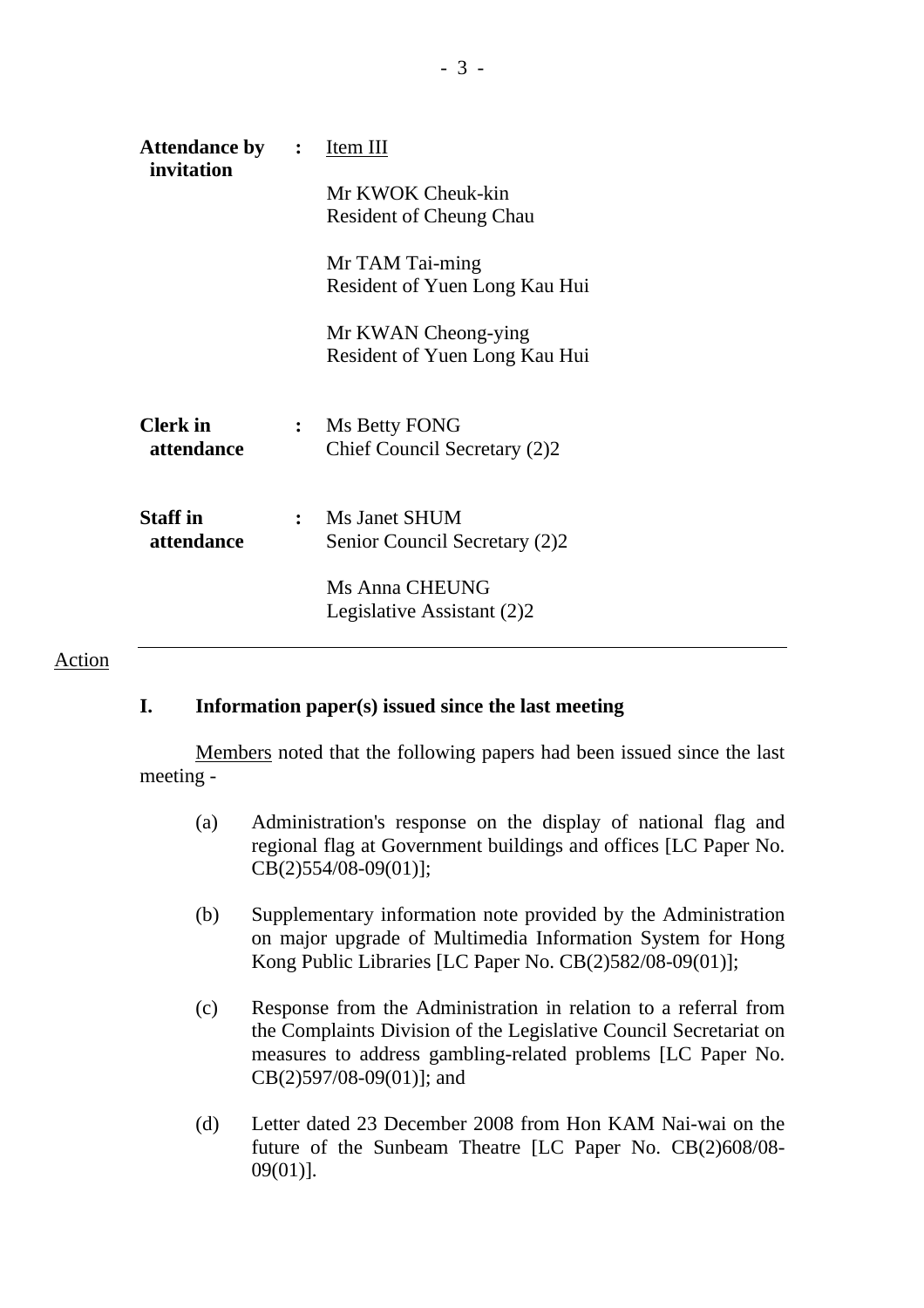2. In response to Mr KAM Nai-wai's suggestion for discussing the future of the Sunbeam Theatre, the Chairman said that according to the Administration, the tenancy of the Theatre had been extended to the end of February 2009 to facilitate the staging of Cantonese opera during the Lunar New Year while the negotiation on a new tenancy agreement for the Theatre was still underway. The Chairman suggested and members agreed that the future of the Sunbeam Theatre should be discussed in tandem with the longterm development of Xiqu at the regular meeting in February 2009.

# **II. Items for discussion at the next meeting**

[Appendices I and II to LC Paper No. CB(2)580/08-09]

Next regular meeting on 13 February 2009

- 3. Members agreed to discuss the following items
	- (a) Implementation of recommendations of the 2006 District Council (DC) Review;
	- (b) Development of Cantonese opera and other Xiqu and future of the Sunbeam Theatre; and
	- (c) Centre on Youth Development.

4. On agenda item (a), Ms Emily LAU suggested that apart from the recommendations relating to home affairs, DC election-related matters should also be deliberated, and members of the Panel on Constitutional Affairs (CA Panel) should be invited to join the discussion. Mr WONG Sing-chi said that as a DC member, he supported the proposal for a comprehensive and in-depth discussion on the item. The Chairman said that he would follow up Ms LAU's suggestion with the Chairman of the CA Panel.

(*Post-meeting note:* Upon the Chairman's instruction, members were informed via CB(2)687/08-09 that the discussion should focus on issues relating to home affairs and members of the CA Panel would be invited to join the discussion.)

5. Members also agreed to the Administration's proposal to postpone the discussion on "Intangible Cultural Heritage" to the regular meeting in March 2009.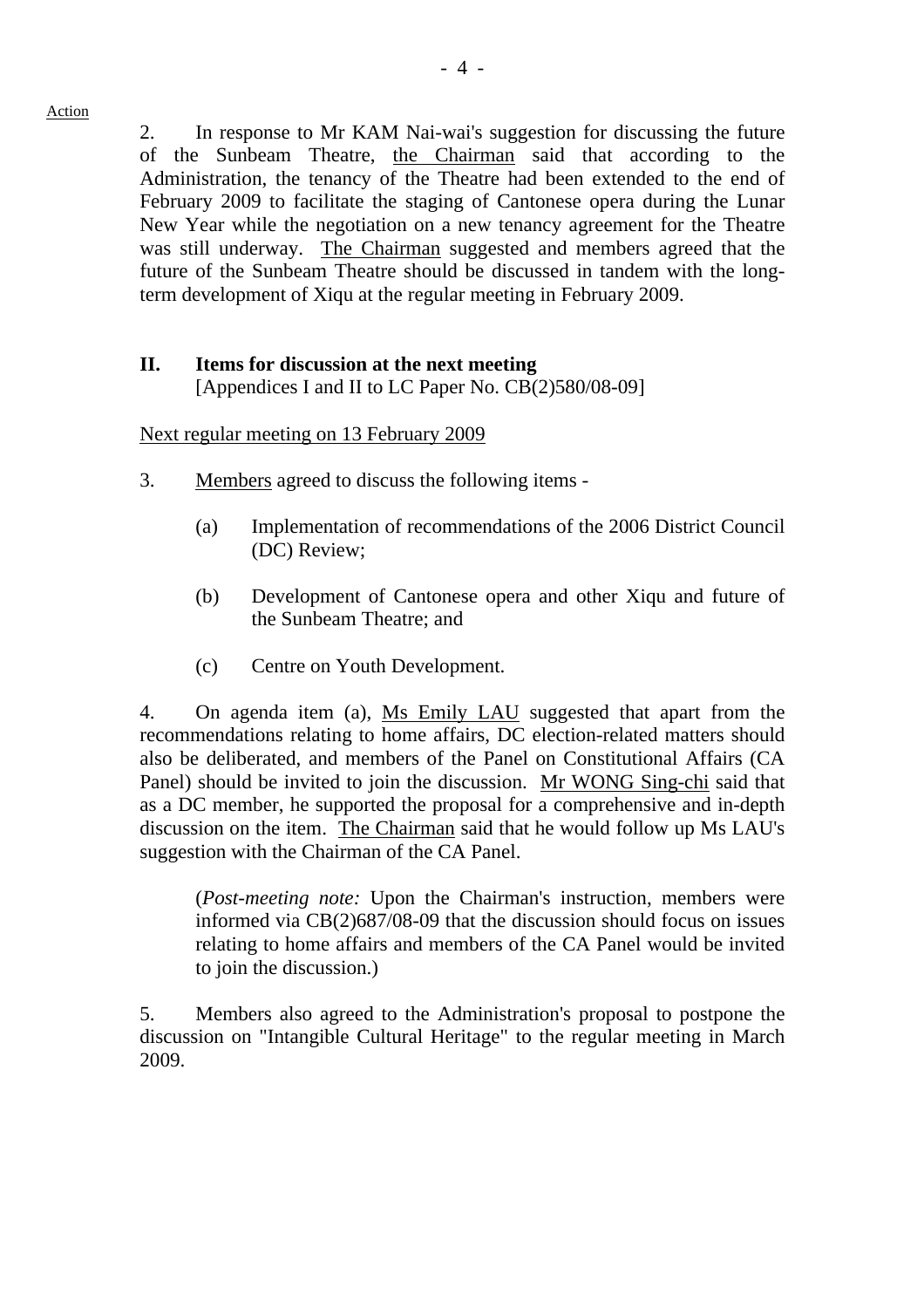# **III. Village Representative Election (Amendment) Bill and other issues related to village representatives**  [LC Paper Nos. CB(2)580/08-09(01), CB(2)239/08-09(01) and (02)]

6. The Chairman reminded the deputations/individuals attending the meeting that they were not covered by the protection under the Legislative Council (Powers and Privileges) Ordinance (Cap. 382) when addressing the Panel.

# Meeting with deputations/individuals

Action

# *Mr KWOK Cheuk-kin* - *Resident of Cheung Chau [LC Paper Nos. CB(2)580/08-09(02)]*

7. Mr KWOK Cheuk-kin presented his views as detailed in his submission (LC Paper No. CB(2)580/08-09(02)). In brief, Mr KWOK considered that the Cheung Chau Rural Committee (CCRC) should be abolished as its members were not village representatives (VRs) but Kaifong representatives. He considered that the Home Affairs Department (HAD) should not allow CCRC to handle the rural affairs of Cheung Chau, as its Chairman and Deputy Chairman were not indigenous inhabitants (IIs). He queried the legality of the CCRC election which in his view, was conducted in the absence of a proper monitoring mechanism.

# *Mr KWAN Cheong-ying - Resident representative of Yuen Long Kau Hui [LC Paper Nos. CB(2)580/08-09(03)]*

8. Mr KWAN Cheong-ying considered that Yuen Long Kau Hui (YLKH), a settlement with over 400 years of history, should be added onto the relevant Schedules to the Village Representative Election Ordinance (VREO) (Cap.576) and the villagers should be given the right to elect their VRs for the following reasons : (a) the Shap Pat Heung Rural Committee of the last term (the last SPHRC) had indicated that YLKH was an indigenous village which existed before 1898; (b) documentary evidence and witnesses were available to prove that VRs had existed in the area during the Japanese Occupation; and (c) inhabitants of YLKH had all along been granted rent concession and land burial right. Mr KWAN considered that the current SPHRC was being manipulated to raise objection against the claim of YLKH as an indigenous village, and added that staff of the Yuen Long District Office (YLDO) should visit YLKH to understand its unique history.

9. The Chairman invited members to take note of two written submissions from the current SPHRC and CCRC, in which SPHRC stated that it did not accept the application of YLKH to be its member because its status as an indigenous village was still in doubt; and CCRC expressed support for the Administration's stance for not including Cheung Chau in the Schedules to the VREO and held the view that the status quo should be maintained.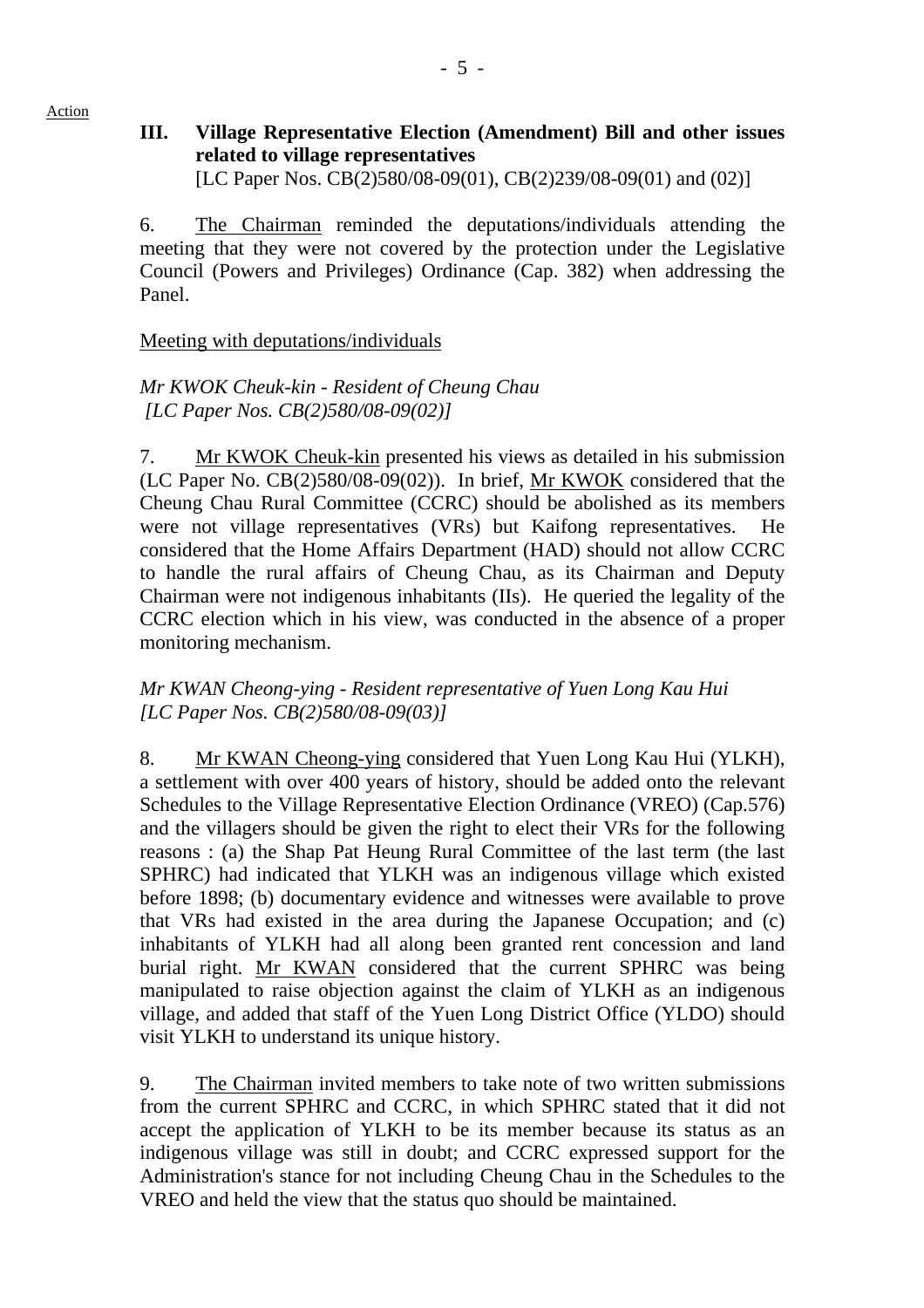# Meeting with the Administration

10. Deputy Director of Home Affairs (1) (DD(HA)1) advised that the purpose of the VREO enacted in 2003 was to bring VR election in compliance with the ruling of the Court of Final Appeal and to preserve the long-adopted village representation system. The legislative intent of the VREO was that VR elections should be held for indigenous villages (i.e. villages which were already in existence in 1898) and existing village settlements included in the village representation system in the New Territories then (i.e. in 1999 when the last round of village election before the enactment of VREO was held). For indigenous villages, only those which met the two criteria stated above (i.e. already in existence in 1898 and included in the village representation system in 1999) were listed in the Schedules to VREO. In formulating these arrangements, extensive consultation had been conducted with the rural community, including the Heung Yee Kuk (HYK) and the Rural Committees (RCs). While it was acknowledged that YLKH existed in 1898, the key issues were whether it was in the village representation system in 1999 and whether it was a village. DD(HA)1 further clarified that Yuen Long District Officer and herself had visited YLKH to study the case in detail.

11. DD(HA)1 pointed out that the VREO was not applicable to Cheung Chau, and Mr KWOK's views regarding CCRC was a separate issue not directly related to VREO. She explained that CCRC was an RC acknowledged by the Secretary for Home Affairs (SHA) under the Societies Ordinance (Cap. 151). Its members were all Kaifong representatives, who were elected to CCRC by secret ballot on a one-person-one-vote basis in accordance with the Constitution of CCRC. The elections were regulated by the Election (Corrupt and Illegal Conduct) Ordinance (Cap. 554), and the Independent Commission Against Corruption would take action against any corrupt or illegal conduct if warranted. Referring to the election-related publicity activities mentioned in Mr KWOK's submission, DD(HA)1 said that it was a common practice for candidates of similar political views to launch joint publicity campaign during elections and this was not considered inappropriate.

12. Mr CHEUNG Man-kwong pointed out that the legislative intent for preserving the village representation system under the VREO should not prevent the Administration from adopting a more flexible attitude in the dealing with reasonable requests to amend the Schedules to the VREO, taking into account that some villages which met the two criteria for inclusion to the Schedules might have been omitted when the Schedules were first compiled, as in the case of Lai Pek Shan. He further suggested that amendments should be made to the VREO to allow more flexibility for the Administration to make changes to the Schedules. Regarding the case of YLKH, Mr CHEUNG considered the request for its inclusion to the Schedules justifiable in the light of the evidence provided, and urged the Administration to respect its history and rectify the mistake by adding the village onto the relevant Schedules.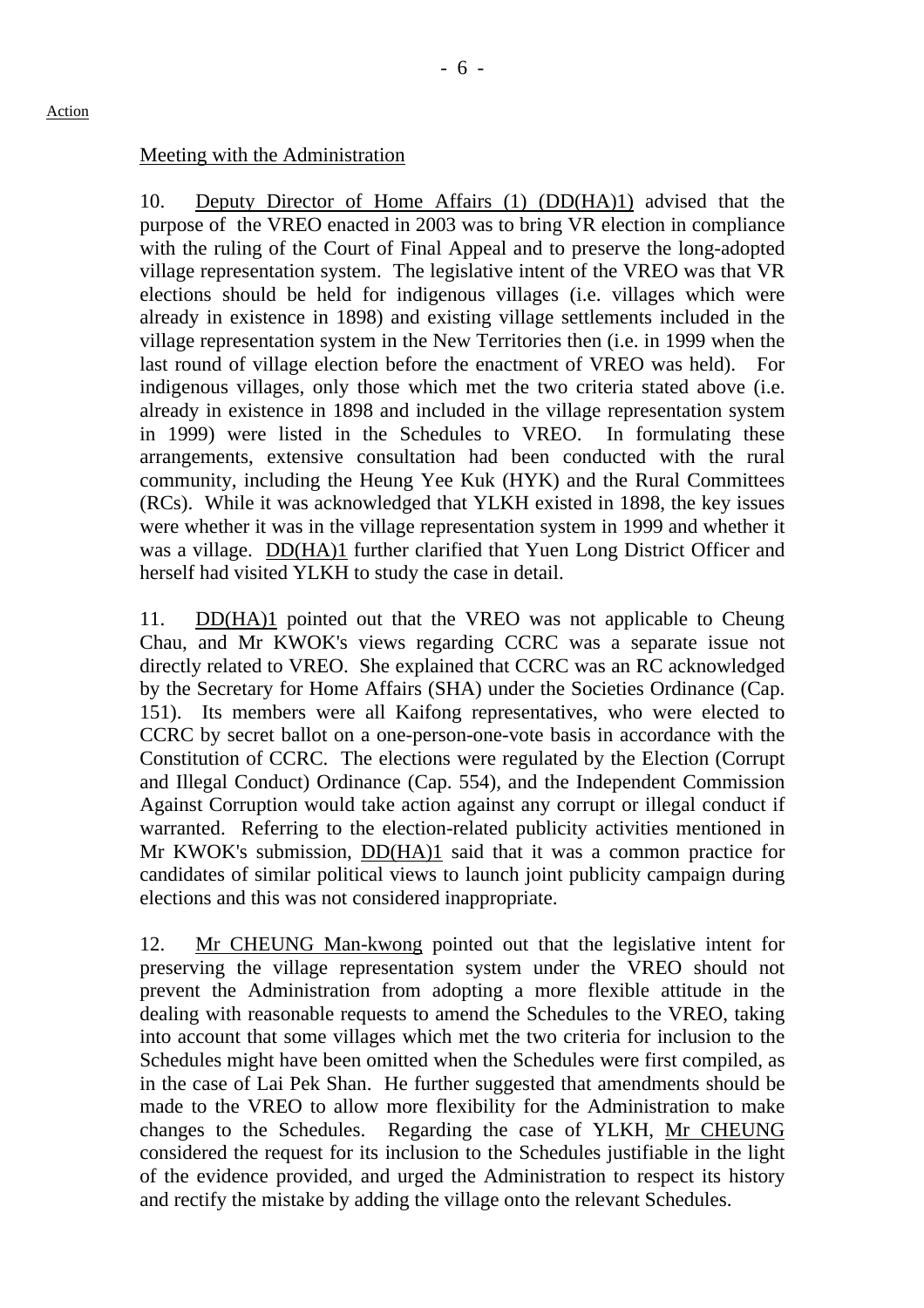13. Mr Paul TSE declared that he was an II of Shap Pat Heung in Yuen Long. He considered it rather arbitrary for the Administration to set year 1999 as a criterion for determining the eligibility of a village for VR election. Taking into account the time and the legislative procedures for updating the Schedules to the VREO, he suggested that the VREO should be amended to empower SHA to make necessary changes. Referring to a letter in March 2006 signed by the then Chairman of the last SPHRC, which affirmed YLKH's status as an "established village" which existed in 1898, and another letter in December 2008 signed by the Chairman of the current SPHRC, which objected to YLKH's claim as an "indigenous village", Mr TSE pointed out that the matter as to whether YLKH was an "indigenous village" should be established by facts rather than simply relying on the opinions of SPHRC.

14. Mr Albert CHAN shared the view that the VREO should be amended to enable the addition of YLKH onto the relevant Schedules to the VREO, as historical documents had proved the existence of VR in the village. He considered that unreasonable administrative measures, such as the requirement for the village to be included in the VR system in 1999 in order to be eligible for VR election, had hindered the growth of rural community and development of democracy.

15. On whether a village should be added onto the Schedules to the VREO as an indigenous village, Mr CHEUNG Hok-ming said that HYK's stance was that the village in question should meet two criteria, namely, the relevant village should be a village which existed in 1898 and a village representation system should have been established in that village in or prior to 1999. Mr CHEUNG stressed that in considering the eligibility of a village for inclusion onto the Schedules as an indigenous village, the above criteria should be the major consideration and the opinions of RCs should be taken as reference. He added that HYK had compiled a register in which all indigenous villages were listed in the 1980s.

16. DD(HA)1 responded that upon examination of objective evidence, the Administration was prepared to include villages which met the two criteria in paragraph 10 above but had been omitted from the Schedules to VREO, as in the case of Lai Pek Shan. Referring to the case of YLKH, DD(HA)1 said that the Administration would need further evidence to ascertain its eligibility for listing on the Schedules. She pointed out that the evidence provided by the villagers so far was insufficient to warrant such a decision for the following reasons: (a) information on the VR for that area during the Japanese Occupation (including the name and number of VR) as claimed by three villagers in their statutory declarations was inconsistent with that shown in a copy of an old contract-type document recently provided to HAD by another villager; and (b) the SPHRC did not support the claim that YLKH was an indigenous village and the SPHRC had clarified in a recent letter that the previous SPHRC did not give any formal recognition to YLKH. On (b), the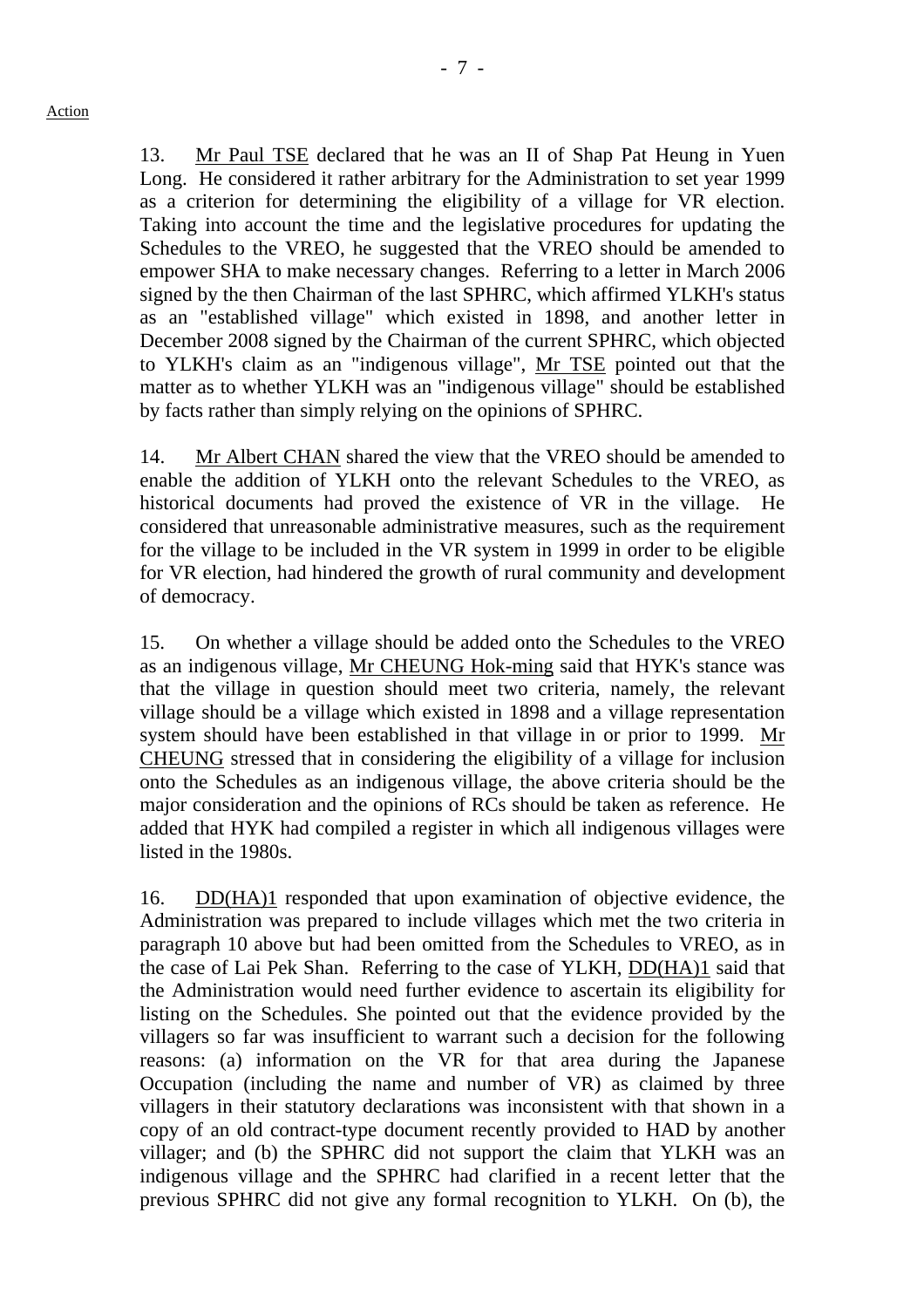Action

Chairman of the last SPHRC claimed in a letter that its Executive Committee, at a meeting on 10 February 2006, had recognized YLKH as an established village. HAD had checked the minutes of that meeting and found that no such conclusion had been reached at that meeting. As to whether the VREO should be amended to empower SHA to exercise discretion to add more villages to the Schedules, she said that the suggestion would require careful deliberation.

17. Mr CHEUNG Man-Kwong considered that the villagers' declaration and the relevant historical document were already strong evidence to prove the existence of VR in YLKH, and the issue on whether there had been one or two VRs of YLKH during the Japanese occupation was irrelevant. He asked if the Administration was willing to add YLKH onto the Schedules having regard to these documentary proof or would steadfastly adhere to its inflexible position. Mr Albert CHAN shared similar views and criticised the Administration for being bureaucratic and rigid in handling the case.

18. Pointing out that the making of a statutory declaration was a solemn matter and such a declaration could be considered as a legitimate claim in the court, Mr Paul TSE queried the Administration's rigid stance in this regard. Given the Administration's acknowledgement of YLKH's existence in 1898 and the availability of other supporting evidence, such as YLKH's entitlement to rates exemption and rent concession, Mr TSE considered that there was sufficient proof for YLKH's inclusion onto the Schedules. He reiterated the need to amend the VREO so as to enable the Administration to rectify its mistakes or omissions in a timely manner.

19. Mr WONG Yuk-man asked whether the Administration had verified with the respective Chairmen of SPHRC of the last and current terms on the apparently different stance of SPHRC as expressed in their respective letters; and whether YLKH should be regarded as an indigenous village.

20. Noting that YLKH was included in the "List of Established Villages in the New Territories" and HAD had acknowledged its existence in 1898, Prof Patrick LAU found it puzzling for questions to still arise on YLKH's status as an "indigenous village". He asked whether the problem was attributed to the Administration's rigid policy in adhering to the same number of indigenous villages as listed in the relevant Schedules.

21. Mr LAU Wong-fat said that HYK had worked in collaboration with the Administration to compile a register of indigenous villages with a view to clarifying the rights and interest of indigenous villagers in these villages for various purposes, such as rent concession and application for small house grant under the New Territories Small Housing Policy. He recalled that the proposed legislation on VR elections was deliberated within a tight schedule in order to give effect to the 2003 VR election, and both HYK and the Administration had agreed to review the election arrangements after the enactment of the legislation to rectify any inadequacies. Mr LAU considered it reasonable to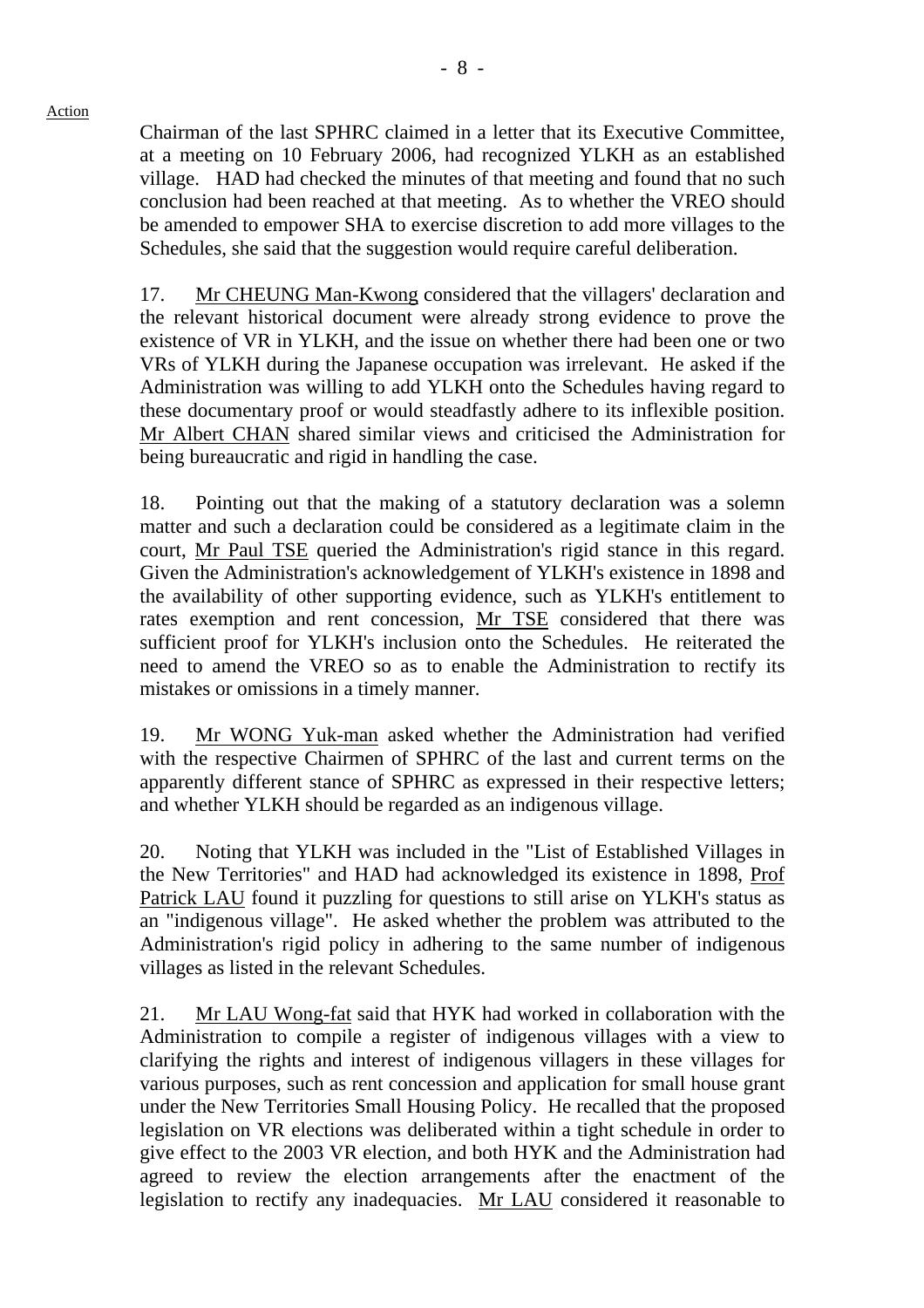revise the relevant Schedules to include all eligible villages. As for YLKH, he said that there was reason to believe that it was an indigenous village considering that the two contiguous villages at its both sides were also indigenous villages. Mr KWAN Cheong-ying said that information on YLKH's status as an established village enjoying rates exemption and rent concession was provided by staff of YLDO to the last SPHRC. He questioned the Administration's contradictory stance in the issue.

22. In response to Prof Patrick LAU's enquiry, DD(HA)1 clarified that the Administration had acknowledged YLKH's existence in 1898 but not its status as an "indigenous village". Regarding the "List of Established Villages in the New Territories", DD(HA)1 explained that the List was compiled in 1991 by HYK and the former Planning, Environment and Lands Branch mainly for defining whether the properties or lands owned by villagers in the "established villages" were eligible for rent recession. Established villages might include indigenous villages as well as market places, and hence not all villages on the List were indigenous villages.

23. Referring to the case of YLKH, DD(HA)1 said that while she would not dispute the seriousness of villagers' declaration, the major issue was not whether there had been one or two VRs but rather the inconsistency of information contained in the documentary proofs provided by the villagers, which had rendered the evidence less reliable and convincing. Sufficient material evidence would be required to warrant a decision to add YLKH onto the Schedules. Having regard to the legislative intent when the VREO was enacted, DD(HA)1 said that the question now was whether villages with a village representation system before 1999 should be added to the Schedules to the VREO. If they were to be included, questions over the credibility of evidence would likely arise, in particular in respect of declarations asserting the historical existence of VRs decades before 1999. She further pointed out that the addition of indigenous villages onto the relevant Schedules would affect the composition of RCs and the operation of HYK, as all VRs would become members of RCs.

24. DD(HA)1 welcomed members' views on the policy and legislative intent in relation to the VREO, but cautioned that any proposal to introduce significant changes to VREO would require wide public consultation and careful deliberation. As members in general agreed to the proposed amendments to the VREO at the Panel meeting in November 2008, DD(HA)1 sought members' support for the introduction of the Village Representation Election (Amendment) Bill 2009 (the Amendment Bill) to LegCo as scheduled to enable commencement of the preparation work for the next village ordinary election in 2011. She undertook to include in the LegCo brief on the Amendment Bill the Administration's decision on the case of YLKH or revert to the Panel if more time was required to deliberate on the case.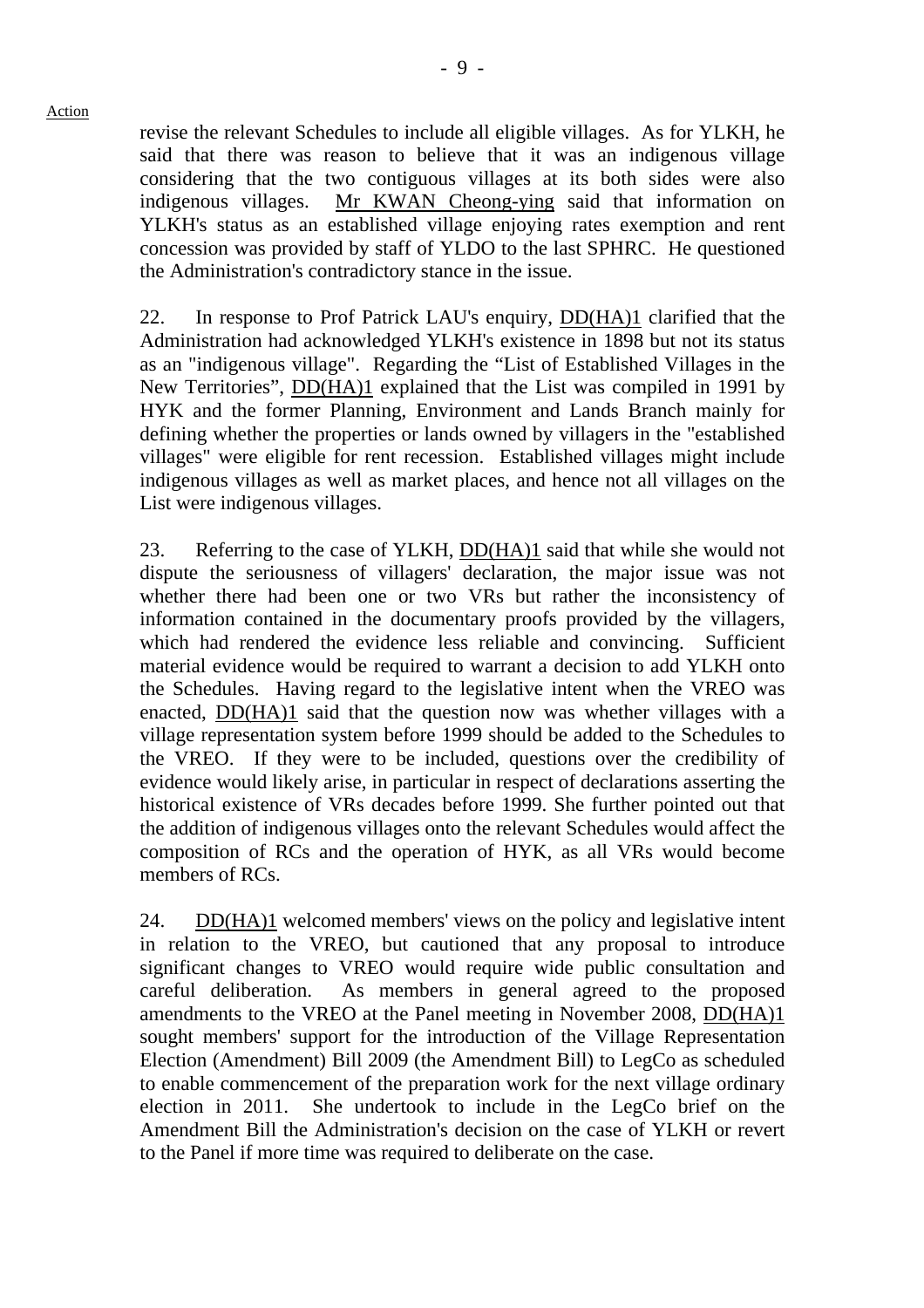Action

25. Mr CHEUNG Hok-ming reiterated HYK's support for the inclusion of indigenous villages with a VR system in or before 1999 in the Schedules to the VREO. HYK would not intervene in the Administration's decision on whether a particular village, or in this case, YLKH, should be added to the Schedules. He stressed that the onus was with the Administration as to whether YLKH should be added to the Schedules, having regard to the views of LegCo members and the relevant RCs.

26. Mrs Sophie LEUNG considered that the issue was not about changing the legislative intent of VREO but the Administration's readiness to rectify its mistake if the village in question was omitted when the Schedules of VREO were first compiled.

27. Mr Paul TSE reiterated his view regarding the adequacy of the villagers' declaration for supporting the YLKH's claims. He expressed disappointment at the Administration's rigid attitude in handling the matter, and proposed to move a motion at the Panel meeting to object to the Administration's introduction of the Amendment Bill into LegCo for first reading.

28. DD(HA)1 said that in a judicial review case related to the listing of indigenous villages in the relevant Schedules to the VREO, the Court of Final Appeal had re-affirmed the legislative intent of the VREO and this should not be discounted lightly simply because of the YLKH case. She further pointed out that a decision on the inclusion of a village in the relevant Schedules based solely on villagers' declaration (as in the case of YLKH) would set a precedent, and this was risky. She added that HAD would need more time to further deliberate on the case.

29. The Chairman said that members in general accepted the two criteria highlighted by Mr CHEUNG Hok-ming in considering requests for inclusion onto the relevant Schedules to VREO. Given the strong evidence presented by the villagers, members were dissatisfied with the Administration explanation on the case. To allow sufficient time for the preparation of the village ordinary election in 2011, he considered that the Administration should proceed to introduce the Amendment Bill to LegCo having regard to members' views, and where necessary, members might propose amendments when scrutinizing the Bill. Mr Paul TSE concurred with the Chairman's suggestion and agreed to withdraw the proposed motion.

30. Mr Albert CHAN considered that the Administration should not introduce the Amendment Bill if it refused to add YLKH onto the relevant Schedules. Prof Patrick LAU said that the Administration could revert to the Panel on the case of YLKH prior to the introduction of the amendment Bill. Mr CHEUNG Man-kwong suggested that, since the Panel would have no objection to the introduction of the Amendment Bill if the Administration was to add YLKH to the Schedules, should the Administration decide so, it should inform the Panel in writing in about one month. Should the Administration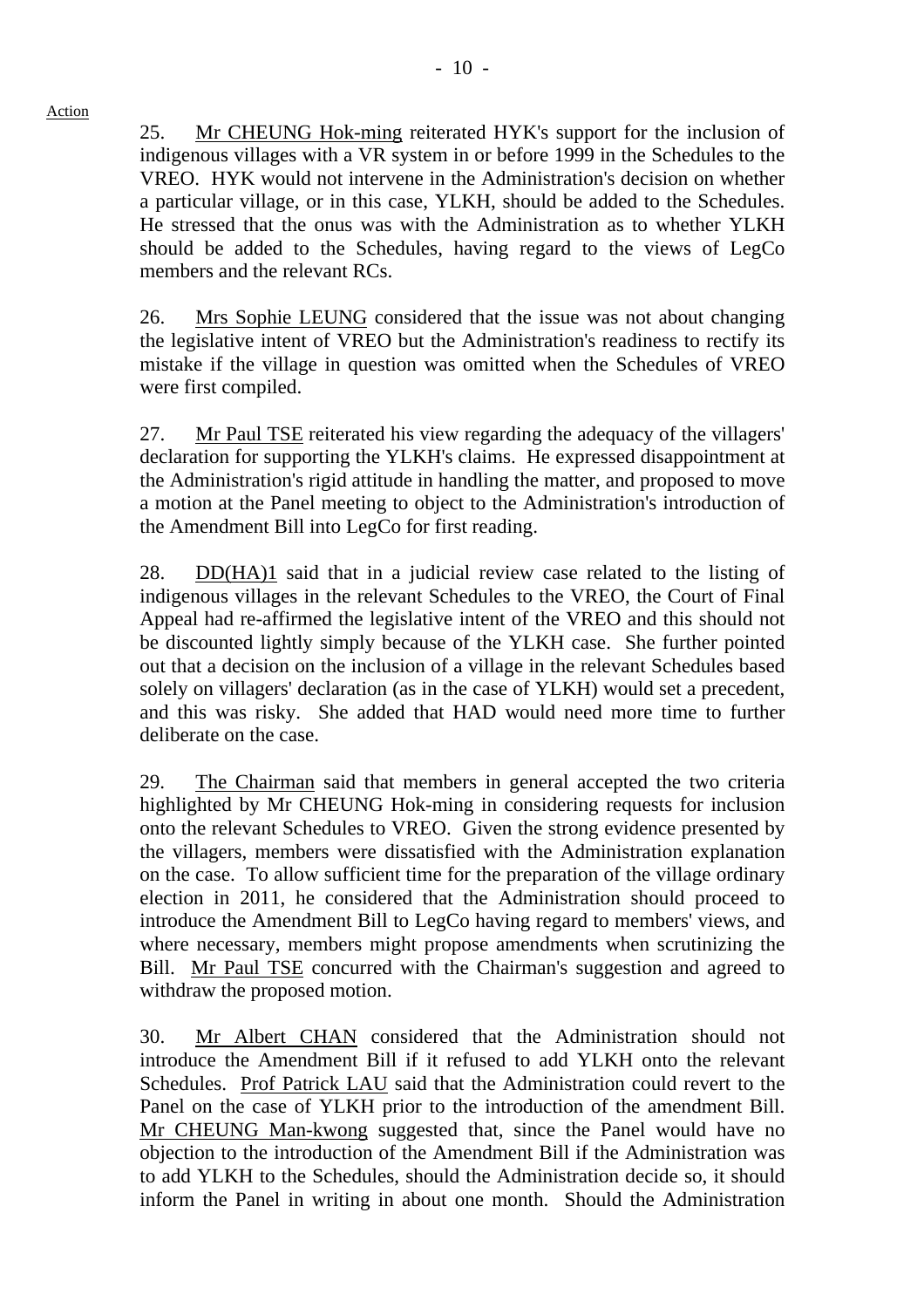decide not to add YLKH to the Schedules, the Panel would further discuss and decide on the next steps. DD(HA)1 agreed.

#### **IV. Hong Kong Centre for Youth Development**  [LC Paper Nos. CB(2)580/08-09(04) & (05)]

31. Deputy Secretary for Home Affairs (1) (DS(HA)1) conducted a powerpoint presentation on the latest development of the Hong Kong Centre for Youth Development (HKCYD) project.

32. In view of time constraint, the Chairman said that the meeting should be extended for 15 minutes beyond 10:30 am in accordance with House Rules 24A(a) to allow members to raise questions for the Administration's response at the next regular meeting.

# Management and operation of HKCYD

33. Mr WONG Yuk-man noted that revisions had been made to the facility plan of HKCYD in 2005 to convert various facilities for promotion of youth creativity and development, such as the Arts and IT Centres into retail areas, cafeteria and multi-purpose facilities. He expressed concern about the tendency for HKCYD to be operated as a commercial complex rather than a focal point for youth development work and services, and requested the Administration to explain the usage of the multi-purpose areas. The Deputy Chairman enquired about the future usage of vacant floors and measures to mitigate the nuisance caused by the renovation work in these areas.

34. Mr CHEUNG Kwok-che was concerned about the self-financing requirement for HKCYD which in his view, would result in the centre having to adopt a more commercialized mode of operation and hence deviate from its original objectives.

35. Ms Emily LAU said that when HKCYD was first proposed in 1998, one of its objectives was to replace the functions and facilities of the then Chai Wan Community Centre. She was dissatisfied with the commercialization of HKCYD's operation and queried the overly long period for the construction of the project.

36. Mr CHAN Hak-kan considered that Government subvention would be necessary to sustain the operation of HKCYD in future. He asked -

- (a) whether the Administration would subsidize the operation of HKCYD when it ran into deficit;
- (b) how the Administration would ensure the affordability of the rental charges for non-governmental organizations (NGOs); and

Action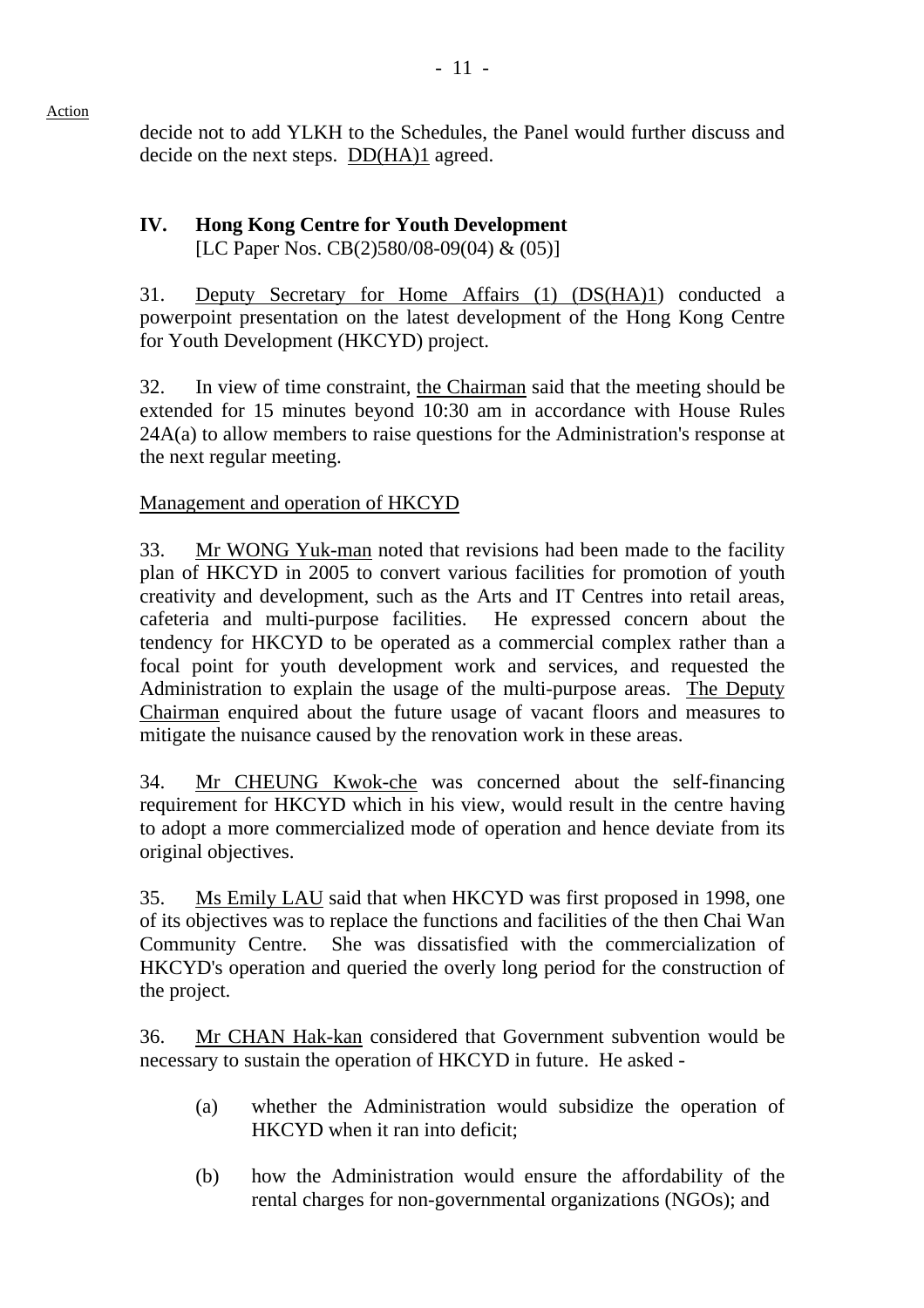(c) whether consideration would be given to according priority to uniformed groups in renting spaces at the centre as their office and activities bases.

37. Mr KAM Nai-wai asked how the Administration would deal with the envisaged \$90 million operation deficit for HKCYD during the first 10 years of its operation. Mr WONG Sing-chi enquired about the latest position of the tendering exercise, the selection criteria for the contractor, and the contingency plan if there was no interested bidder. The Deputy Chairman also asked whether youth groups and NGOs would be consulted on the use, allocation and management of various facilities in the centre. Ms Emily LAU expressed similar concern and asked whether the relevant stakeholders in youth development had made a bid in the tendering exercise.

# Construction of HKCYD and its objective

38. Mr CHEUNG Man-kwong expressed dissatisfaction about the undue delay in the Administration's implementation of the \$750.9 million project. He considered that the predicament was attributed to the maladministration under the former Chief Executive, who announced the project in his 1998-1999 Policy Address and intended to designate its management to some progovernment/patriotic organizations. Mr CHEUNG was also disappointed about the lack of detailed information on HKCYD's mode of management and operation, and the absence of more concrete contents (such as facilities) within the superstructure after more than 10 years since the project was initiated. He considered that LegCo and the Audit Commission should look into the matter which apparently was a waste of public resources and a case of maladministration. Ms Emily LAU and Mr KAM Nai-wai shared similar views.

39. Mr CHEUNG Kwok-che said that the Panel might need to form a working group to examine whether the latest objectives of the HKCYD were in line with its original ones, as well as to monitor the development of the project.

40. Pointing out that the multi-media centre to promote youth creativity had been converted into a multi-purpose activities room and no international youth forums had been held over the years, Ms Cyd HO was doubtful about the Administration's commitment in achieving the original objectives of the centre. In view of these developments, Ms HO considered that it would be more constructive for the Home Affairs Bureau (HAB) to collaborate with local universities in organizing work programmes (such as hostel management) for young people at the centre. Mrs Sophie LEUNG shared Ms HO's view. She added that there was a need to revisit the original objectives of the centre in implementing the project.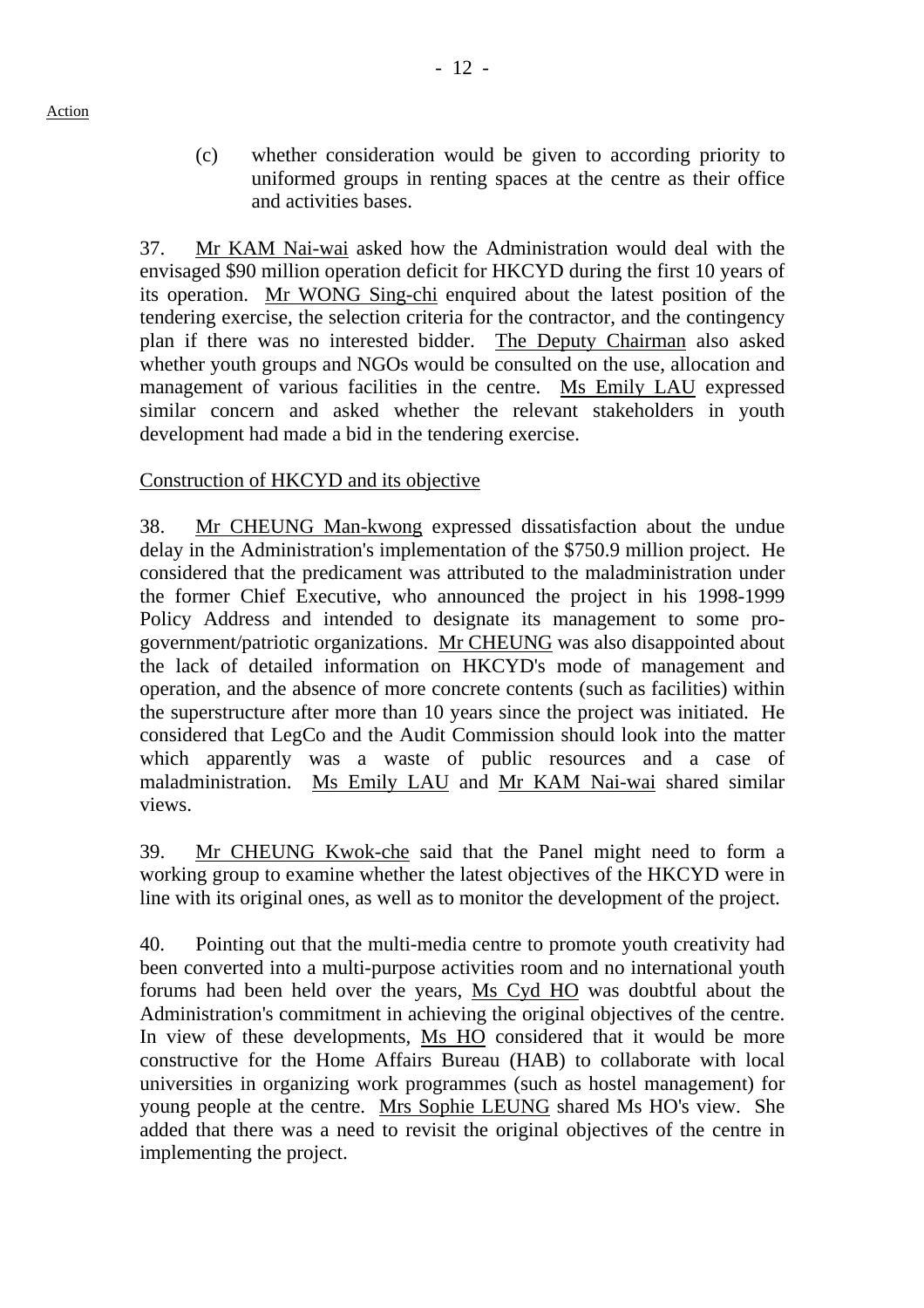# Management Advisory Committee of HKCYD

41. Mr CHEUNG Kwok-che and the Deputy Chairman enquired whether youth representatives would be invited to sit on the Management Advisory Committee (MAC), which would decide the future development and use of venues/facilities in HKCYD. Sharing the view that it was of utmost importance for young people to participate in MAC, Mr KAM Nai-wai enquired about the percentage of youth representatives to be appointed to the Committee. Mrs Sophie LEUNG suggested that more focus groups should be organized to solicit the views of young people.

# The Administration's response

42. In response to members' views and suggestions, DS(HA)1 said that in taking forward the development of HKCYD, the Administration had sought the approval of the Finance Committee (FC) at different phases of the project, and the construction of its superstructure was only approved by FC in 2005. She assured members that there was no change to the objectives of the centre since they were first proposed to LegCo in 1998 and the Administration had no intention to develop the centre as a commercial complex. DS(HA)1 further advised that HAB would directly take up the responsibility for managing and operating the centre by funding the necessary recurrent expenditure, and a contractor would be selected in the current tendering exercise to provide management and operation services for HKCYD.

43. The Chairman requested the Administration to provide a written response to members' views and concerns for further discussion at the next regular meeting. He further instructed the Secretariat to arrange a visit to HKCYD for members and, as requested by Ms Emily LAU, summarize past deliberations on the issue at FC meetings for members' reference.

(*Post-meeting note :* A written response (LC Paper No. CB(2)778/08-09(01)) was issued to the Panel on 4 February 2009 and a site visit to HKCYD was arranged for Panel members on 7 February 2009.)

# **V. Proposed injection of funds into the Arts and Sport Development Fund**

[LC Paper Nos. CB(2)580/08-09(06) & (07)]

44. Under Secretary for Home Affairs (USHA) briefed members on the operation of the Arts and Sport Development Fund (ASDF) and the proposal to inject a sum of \$150 million (\$60 million for the arts portion and \$90 million for the sports portion) into ASDF.

#### Action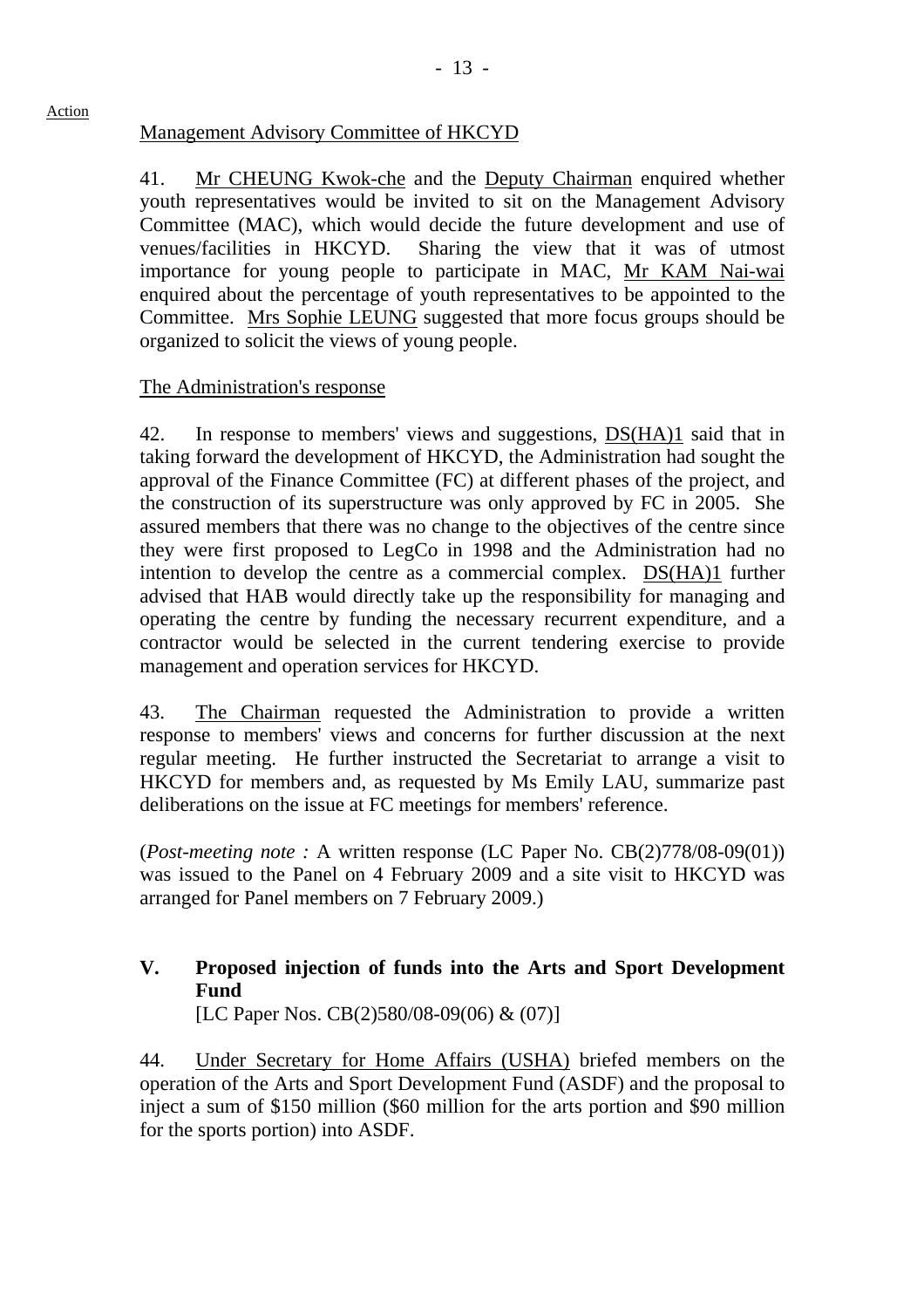45. Mr Timothy FOK declared that he was the President of the Sports Federation & Olympic Committee of Hong Kong, China. He expressed support for the funding proposal, in view of the needs to prepare athletes to take part in five upcoming sports games and to create a cultural environment to complement the development of the West Kowloon Cultural District project.

46. While supporting the proposal, Dr LAM Tai-fai considered the proposed funding inadequate to meet the needs of the arts and sports sector. In view of the benefits of sports and arts activities to the well-being of individuals and the harmony of the society, he suggested that more resources should be put into the nurturing of budding artists and elite athletes. Dr LAM also highlighted the importance of the funding support for enhancing the competitiveness of local athletes in international games such as the East Asia Games in 2009 and the Asian Games in 2010.

47. Mr CHEUNG Man-kwong said that apart from elite sports, subvention should be made available under the sports portion of ASDF for the development of local/district football teams with a view to raising their standard and enhancing their competitiveness. Mrs Sophie LEUNG shared similar view.

48. While Ms Emily LAU supported the financial proposal in principle, she expressed concern about the sustainability of funds accorded to various arts groups. In view of the substantial amount of fund involved, she suggested that the public should be invited to express their views. Ms LAU also asked whether the Administration would consider devising a policy to encourage sponsorship from the private sector for arts and sports activities.

49. Mrs Sophie LEUNG considered that the Hong Kong Arts Development Council (HKADC) should review the existing mechanism with a view to enhancing its support for the nurturing of budding artists/arts groups. She further opined that the arts portion of ASDF should be used for the promotion of a variety of arts, in particular popular arts to enhance the participation of the public at large. She added that apart from commercial sponsorship, the support of the community was essential for arts development.

50. The Deputy Chairman declared that she had participated in stage performances as an amateur. She suggested that for the long-term development of small and medium-sized arts groups, more resources should be provided to these groups through HKADC on a sustainable instead of a project basis. She further suggested that a mechanism should be established to enable these arts groups to become major performing arts groups.

51. Ms Cyd HO supported the proposal in general but considered that in addition to performing arts, the scope of the arts portion of ASDF should cover arts policy research and interactive community activities, and the approving authority of the arts portion of ASDF should vest with HKADC instead of SHA to avoid the impression that the arts projects were being "official-led".